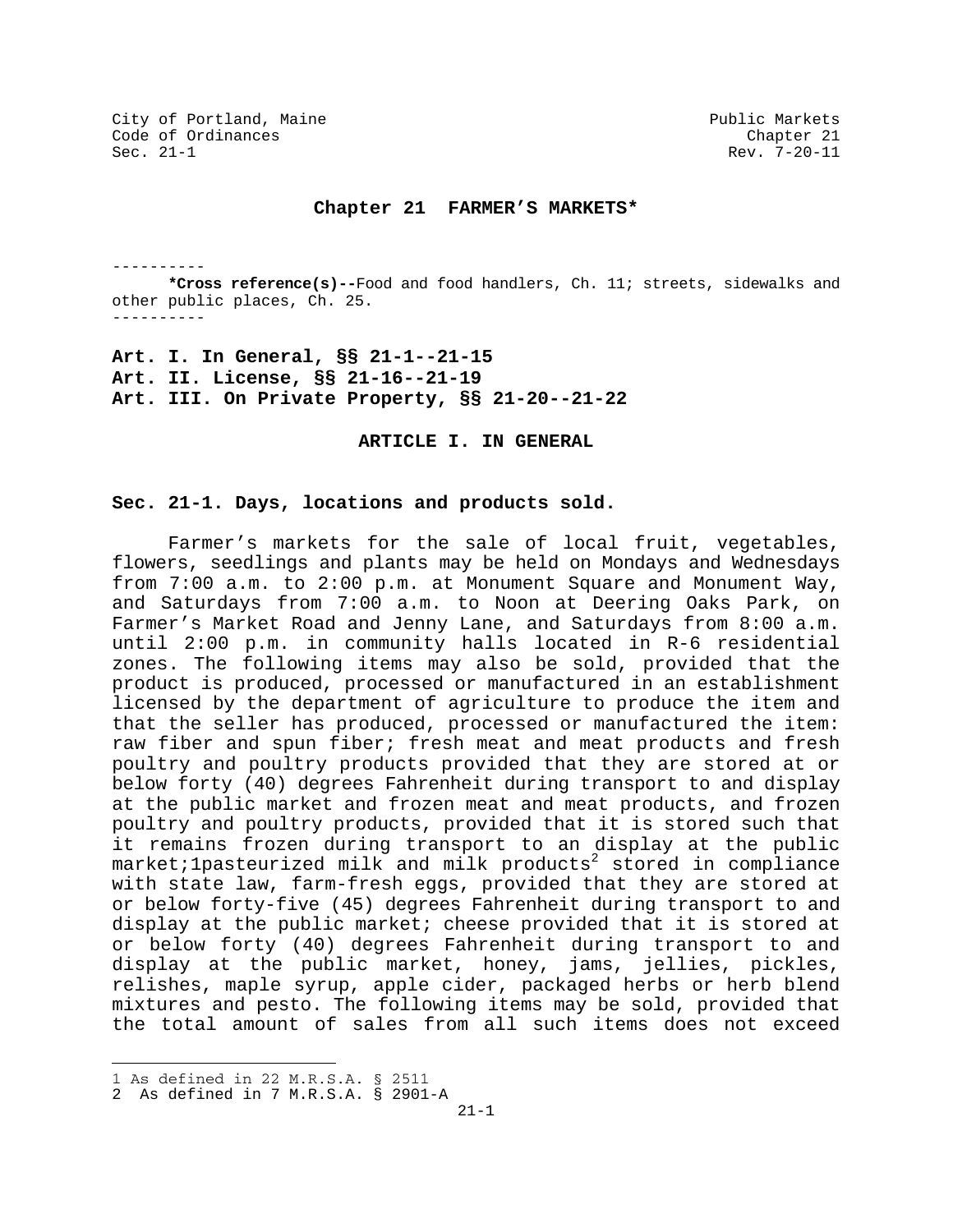Rev. 7-20-11

forty-nine (49) percent of the total amount of sales made by the licensee at the public market: any other edible product that is a derivative of plants or produce grown by the licensee, provided that the licensee also has a license from the department of agriculture to produce the item. Any baked goods sold at a public market must be individually or collectively wrapped while displayed and sold. In no event shall any licensee sell at a public market any potentially hazardous foods, which includes any perishable food or food product not processed or stored in compliance with state law.

(Code 1968, ch. 419; Ord. No. 231-80, 12-22-80; Ord. No. 369-91, § 1, 5-6-91; Ord. No. 83-93, § 2, 9-8-93; Ord. No. 161-00, 3-6-00; Ord. No. 284-05/06, 6-5-06; Ord. No. 166-06/07, 3-19-07; Ord. No. 196-07/08, 4-28-08; Ord. No. 78-10/11, 12- 6-10 emergency passage)

### **Sec. 21-2. Stalls to be assigned.**

The farmer's market coordinator shall assign a stall to each licensee for his or her exclusive use and the licensee shall use such stall and no other.

(Code 1968, Ch 419; Ord. No. 231-80, 12-22-80; Ord. No. 196-07/08, 4-28-08)

# **Sec. 21-3. Rules and regulations.**

 The city clerk is hereby authorized to promulgate from time to time such reasonable rules and regulations as may be required to implement this ordinance. The city clerk shall seek input from the Portland Farmers' Market Association when promulgating said rules and regulations and shall consider amendments to the rules upon request by the Association. Such rules shall become final upon approval by the city manager and kept on file in the city clerk's office.

(Ord. No. 196-07/08, 4-28-08; Ord. No. 265-10/11, 6-20-11)

**Sec. 21-4. Reserved. Sec. 21-5. Reserved. Sec. 21-6. Reserved. Sec. 21-7. Reserved. Sec. 21-8. Reserved. Sec. 21-9. Reserved. Sec. 21-10. Reserved. Sec. 21-11. Reserved. Sec. 21-12. Reserved. Sec. 21-13. Reserved. Sec. 21-14. Reserved. Sec. 21-15. Reserved.**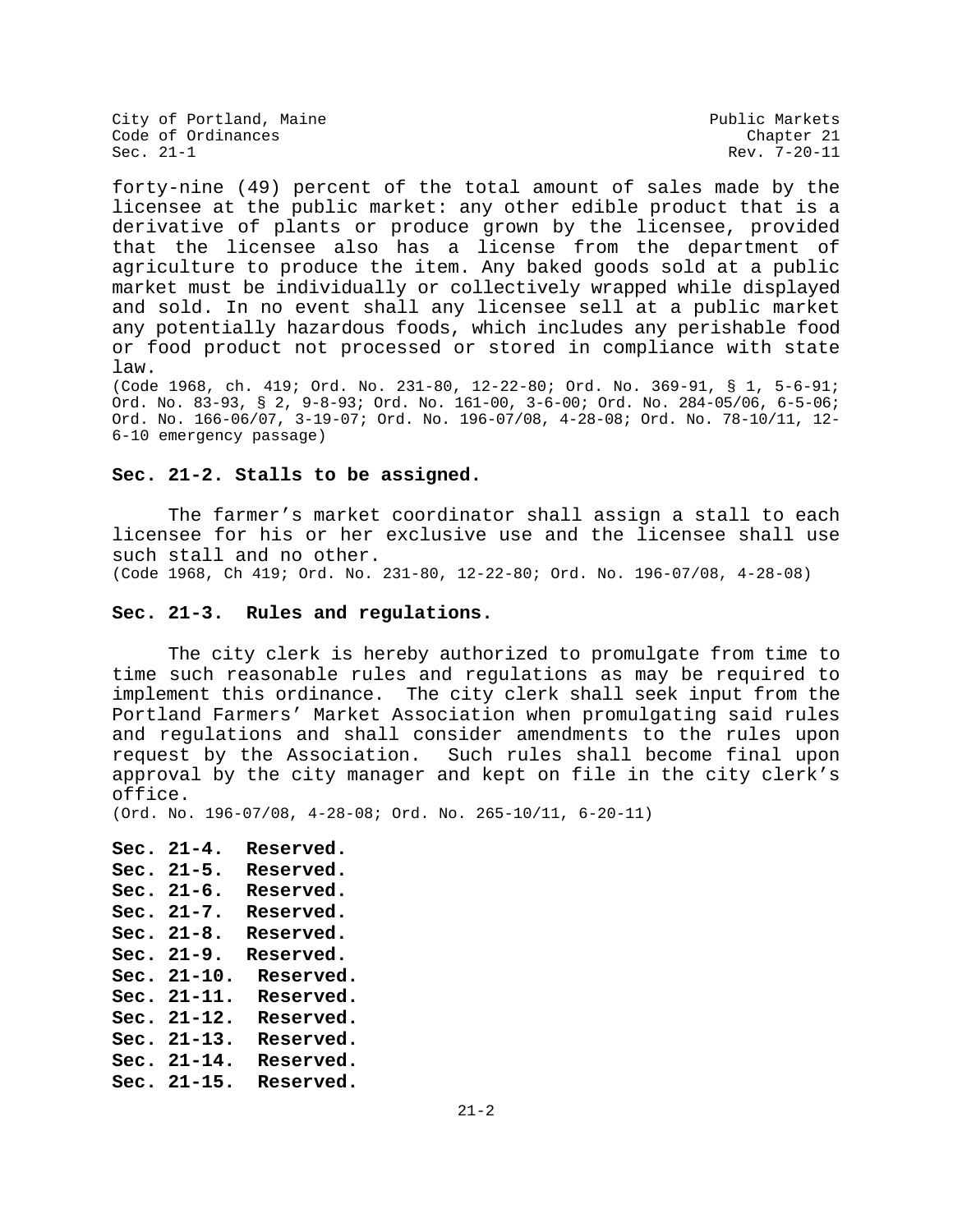#### **ARTICLE II. LICENSE\***

---------- **\*Cross reference(s)--**Licenses and permits generally, Ch. 15. ----------

#### **Sec. 21-16. Required.**

No person shall sell fruit, vegetables, flowers, seedlings, plants, or any other item permitted in section 21-1 in a public market without a license from the city. (Code 1968, § 419.2; Ord. No. 231-80, 12-22-80; Ord. No. 369-91, § 2, 5-6-91)

### **Sec. 21-17. Application.**

In addition to the requirements of chapter 15, all applicants must first procure from the city council of the city or town where he or she resides and file with the clerk a certificate of qualifications to the effect that he or she resides in the town or owns or rents in the town property capable of being cultivated. Such applicant shall also certify in writing that any products offered for sale shall be of his or her own raising or that of some other person holding a public market license or that prior to display at the public market he or she will label any fruit, vegetables, flowers, seedlings and plants that are raised by anyone other than the licensee. No more than twenty-five (25) percent of the total amount of a licensee's sales at the public market shall result from the sale of any produce that is raised by someone other than the licensee. In no event shall any sales be permitted of any produce that was raised outside the state. (Code 1968, § 419.2; Ord. No. 231-80, 12-22-80; Ord. No. 83-93, § 3, 9-8-93)

## **Sec. 21-17.1. Public liability insurance required.**

No license for the sale at a public market of any item listed in section 21-1 shall be issued until the applicant has first filed with the clerk a certificate, in a form satisfactory to the corporation counsel, evidencing public liability insurance coverage in an amount not less than the maximum liability under applicable law and naming the city as an additional insured. The certificate shall also provide for notice to the clerk not less than thirty (30) days prior to any cancellation of insurance. The licensee shall maintain such insurance at all times while engaged in sales at a public market of any item listed in section 21-1.